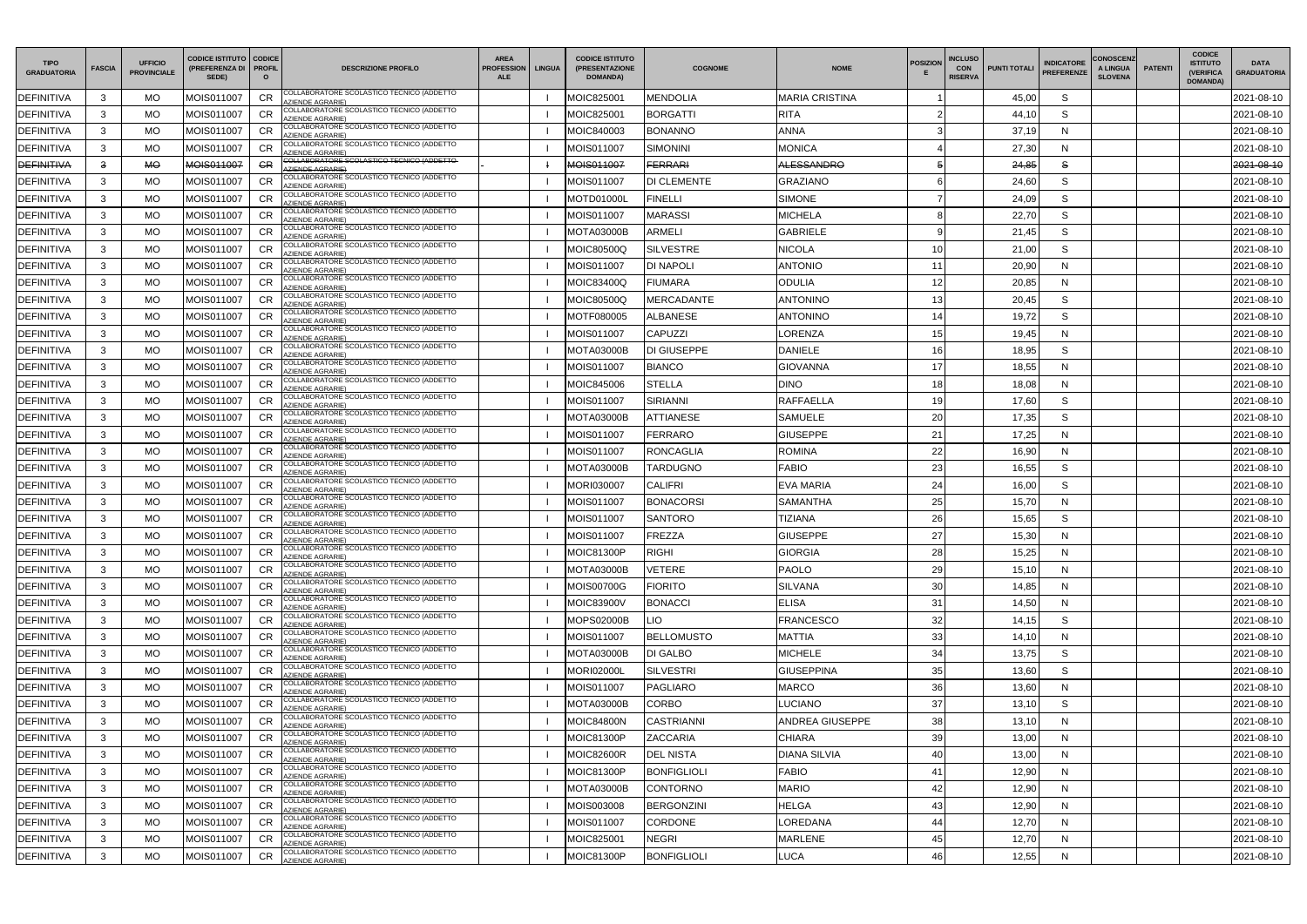| <b>TIPO</b><br><b>GRADUATORIA</b> | <b>FASCIA</b> | <b>UFFICIO</b><br><b>PROVINCIALE</b> | <b>CODICE ISTITUTO   CODICE</b><br>(PREFERENZA DI   PROFIL<br>SEDE) |                 | <b>DESCRIZIONE PROFILO</b>                                                              | <b>AREA</b><br><b>PROFESSION</b><br><b>ALE</b> | <b>LINGUA</b> | <b>CODICE ISTITUTO</b><br>(PRESENTAZIONE<br><b>DOMANDA)</b> | <b>COGNOME</b>           | <b>NOME</b>      | <b>POSIZION</b> | <b>INCLUSO</b><br><b>CON</b><br><b>PUNTI TOTALI</b><br><b>RISERVA</b> | <b>INDICATORE</b><br><b>PREFERENZE</b> | <b>CONOSCENZ</b><br>A LINGUA<br><b>SLOVENA</b> | <b>PATENTI</b> | <b>CODICE</b><br><b>ISTITUTO</b><br><b>(VERIFICA)</b><br><b>DOMANDA)</b> | <b>DATA</b><br><b>GRADUATORIA</b> |
|-----------------------------------|---------------|--------------------------------------|---------------------------------------------------------------------|-----------------|-----------------------------------------------------------------------------------------|------------------------------------------------|---------------|-------------------------------------------------------------|--------------------------|------------------|-----------------|-----------------------------------------------------------------------|----------------------------------------|------------------------------------------------|----------------|--------------------------------------------------------------------------|-----------------------------------|
| <b>DEFINITIVA</b>                 | 3             | <b>MO</b>                            | MOIS011007                                                          | <b>CR</b>       | COLLABORATORE SCOLASTICO TECNICO (ADDETTO<br><b>ZIENDE AGRARIE)</b>                     |                                                |               | MOIS011007                                                  | <b>BERTANI SACCHETTI</b> | VALERIO          | 47              | 12,50                                                                 | S                                      |                                                |                |                                                                          | 2021-08-10                        |
| <b>DEFINITIVA</b>                 | 3             | MO                                   | MOIS011007                                                          | <b>CR</b>       | COLLABORATORE SCOLASTICO TECNICO (ADDETTO<br><b>ZIENDE AGRARIE)</b>                     |                                                |               | MOIC831008                                                  | MARINO                   | <b>PASQUALE</b>  | 48              | 12,35                                                                 | N                                      |                                                |                |                                                                          | 2021-08-10                        |
| <b>DEFINITIVA</b>                 | 3             | MO                                   | MOIS011007                                                          | <b>CR</b>       | COLLABORATORE SCOLASTICO TECNICO (ADDETTO<br><b>ZIENDE AGRARIE)</b>                     |                                                |               | MOIS011007                                                  | <b>FUSTO</b>             | <b>SILVANA</b>   | 49              | 12,30                                                                 | N                                      |                                                |                |                                                                          | 2021-08-10                        |
| <b>DEFINITIVA</b>                 | 3             | МO                                   | MOIS011007                                                          |                 | COLLABORATORE SCOLASTICO TECNICO (ADDETTO<br><b>ZIENDE AGRARIE)</b>                     |                                                |               | MOIS00200C                                                  | ZANETTI                  | ILARIA           | 50              | 12,10                                                                 | S                                      |                                                |                |                                                                          | 2021-08-10                        |
| <b>DEFINITIVA</b>                 | 3             | MO                                   | MOIS011007                                                          | CR              | COLLABORATORE SCOLASTICO TECNICO (ADDETTO<br><b>ZIENDE AGRARIE)</b>                     |                                                |               | MOIS018002                                                  | MAZZOLA                  | ALESSANDRO       | 51              | 12,10                                                                 | N                                      |                                                |                |                                                                          | 2021-08-10                        |
| <b>DEFINITIVA</b>                 | 3             | MO                                   | MOIS011007                                                          | CR              | COLLABORATORE SCOLASTICO TECNICO (ADDETTO<br><b>ZIENDE AGRARIE</b>                      |                                                |               | MOIS011007                                                  | <b>ANCIANO</b>           | LUCIA            | 52              | 12,10                                                                 | N                                      |                                                |                |                                                                          | 2021-08-10                        |
| <b>DEFINITIVA</b>                 | 3             | MO                                   | MOIS011007                                                          | <b>CR</b>       | COLLABORATORE SCOLASTICO TECNICO (ADDETTO<br><b>ZIENDE AGRARIE)</b>                     |                                                |               | MOIS011007                                                  | <b>BUSACCA</b>           | <b>FRANCESCA</b> | 53              | 12,00                                                                 | S                                      |                                                |                |                                                                          | 2021-08-10                        |
| <b>DEFINITIVA</b>                 | 3             | <b>MO</b>                            | MOIS011007                                                          | <b>CR</b>       | COLLABORATORE SCOLASTICO TECNICO (ADDETTO<br><b>ZIENDE AGRARIE)</b>                     |                                                |               | MOIC80400X                                                  | <b>GALLO</b>             | <b>ROSI</b>      | 54              | 12,00                                                                 | S                                      |                                                |                |                                                                          | 2021-08-10                        |
| <b>DEFINITIVA</b>                 | 3             | MO                                   | MOIS011007                                                          |                 | COLLABORATORE SCOLASTICO TECNICO (ADDETTO<br><b>ZIENDE AGRARIE)</b>                     |                                                |               | MOIC81300P                                                  | LUTTI                    | NATASCIA         | 55              | 12,00                                                                 | N                                      |                                                |                |                                                                          | 2021-08-10                        |
| <b>DEFINITIVA</b>                 | 3             | MO                                   | MOIS011007                                                          | <b>CR</b>       | COLLABORATORE SCOLASTICO TECNICO (ADDETTO<br><b>ZIENDE AGRARIE)</b>                     |                                                |               | MOIC809003                                                  | <b>SUTERA</b>            | <b>VINCENZO</b>  | 56              | 11,90                                                                 | N                                      |                                                |                |                                                                          | 2021-08-10                        |
| <b>DEFINITIVA</b>                 | 3             | MO                                   | MOIS011007                                                          |                 | COLLABORATORE SCOLASTICO TECNICO (ADDETTO<br>AZIENDE AGRARIE)                           |                                                |               | MOTA03000B                                                  | DI MARI                  | <b>GIUSEPPE</b>  | 57              | 11,85                                                                 | N                                      |                                                |                |                                                                          | 2021-08-10                        |
| <b>DEFINITIVA</b>                 | 3             | MO                                   | MOIS011007                                                          | <b>CR</b>       | COLLABORATORE SCOLASTICO TECNICO (ADDETTO<br><b>ZIENDE AGRARIE)</b>                     |                                                |               | MOEE06000A                                                  | <b>RAUZI</b>             | <b>MAURO</b>     | 58              | 11,85                                                                 | N                                      |                                                |                |                                                                          | 2021-08-10                        |
| <b>DEFINITIVA</b>                 | 3             | МO                                   | MOIS011007                                                          | CR              | COLLABORATORE SCOLASTICO TECNICO (ADDETTO<br><b>ZIENDE AGRARIE</b>                      |                                                |               | MOIC840003                                                  | CHIRCO                   | <b>GIACOMO</b>   | 59              | 11,70                                                                 | N                                      |                                                |                |                                                                          | 2021-08-10                        |
| <b>DEFINITIVA</b>                 | 3             | MO                                   | MOIS011007                                                          | <b>CR</b>       | COLLABORATORE SCOLASTICO TECNICO (ADDETTO<br><b>ZIENDE AGRARIE)</b>                     |                                                |               | MOIS011007                                                  | FANTOZZI                 | <b>ROBERTO</b>   | 60              | 11,67                                                                 | N                                      |                                                |                |                                                                          | 2021-08-10                        |
| <b>DEFINITIVA</b>                 | 3             | MO                                   | MOIS011007                                                          | <b>CR</b>       | COLLABORATORE SCOLASTICO TECNICO (ADDETTO<br><b>ZIENDE AGRARIE)</b>                     |                                                |               | MOIS011007                                                  | <b>IAVARONE</b>          | <b>GIOVANNA</b>  | 61              | 11,60                                                                 | N                                      |                                                |                |                                                                          | 2021-08-10                        |
| <b>DEFINITIVA</b>                 | 3             | MO.                                  | MOIS011007                                                          | <b>CR</b>       | COLLABORATORE SCOLASTICO TECNICO (ADDETTO<br>ZIENDE AGRARIE)                            |                                                |               | MOIS011007                                                  | SOLI                     | LARA             | 62              | 11,60                                                                 | N                                      |                                                |                |                                                                          | 2021-08-10                        |
| <b>DEFINITIVA</b>                 | 3             | MO                                   | MOIS011007                                                          | CR              | COLLABORATORE SCOLASTICO TECNICO (ADDETTO<br><b>ZIENDE AGRARIE)</b>                     |                                                |               | MOIS011007                                                  | <b>PARENTI</b>           | VALENTINA        | 63              | 11,60                                                                 | N                                      |                                                |                |                                                                          | 2021-08-10                        |
| <b>DEFINITIVA</b>                 | $\mathbf{3}$  | MO                                   | MOIS011007                                                          |                 | COLLABORATORE SCOLASTICO TECNICO (ADDETTO<br><b>ZIENDE AGRARIE)</b>                     |                                                |               | MOIC840003                                                  | <b>BARBATO</b>           | FRANCESCA        | 64              | 11,50                                                                 | S                                      |                                                |                |                                                                          | 2021-08-10                        |
| <b>DEFINITIVA</b>                 | 3             | MO                                   | MOIS011007                                                          | <b>CR</b>       | COLLABORATORE SCOLASTICO TECNICO (ADDETTO<br><b>ZIENDE AGRARIE)</b>                     |                                                |               | MOIS011007                                                  | <b>STANLEY</b>           | JOSEPH BERNARD   | 65              | 11,40                                                                 | S                                      | S                                              |                |                                                                          | 2021-08-10                        |
| <b>DEFINITIVA</b>                 | 3             | МO                                   | MOIS011007                                                          | CR              | COLLABORATORE SCOLASTICO TECNICO (ADDETTO<br><b>ZIENDE AGRARIE</b>                      |                                                |               | MOIS018002                                                  | ALLEGRA                  | <b>ANTONIO</b>   | 66              | 11,40                                                                 | N                                      |                                                |                |                                                                          | 2021-08-10                        |
| <b>DEFINITIVA</b>                 | 3             | MO                                   | MOIS011007                                                          | CR              | COLLABORATORE SCOLASTICO TECNICO (ADDETTO<br>ZIENDE AGRARIE)                            |                                                |               | MOIC85100D                                                  | <b>IAPALUCCI</b>         | <b>ROMINA</b>    | 67              | 11,30                                                                 | S                                      |                                                |                |                                                                          | 2021-08-10                        |
| <b>DEFINITIVA</b>                 | 3             | MO                                   | MOIS011007                                                          | <b>CR</b>       | COLLABORATORE SCOLASTICO TECNICO (ADDETTO<br><b>ZIENDE AGRARIE)</b>                     |                                                |               | MOIS00600Q                                                  | CACCIATORE               | <b>SALVATORE</b> | 68              | 11,25                                                                 | S                                      |                                                |                |                                                                          | 2021-08-10                        |
| <b>DEFINITIVA</b>                 | 3             | MO                                   | MOIS011007                                                          | <b>CR</b>       | COLLABORATORE SCOLASTICO TECNICO (ADDETTO<br><b>ZIENDE AGRARIE)</b>                     |                                                |               | MOIS011007                                                  | PEZZELLA                 | <b>GIUSEPPE</b>  | 69              | 11,20                                                                 | S                                      |                                                |                |                                                                          | 2021-08-10                        |
| <b>DEFINITIVA</b>                 | 3             | МO                                   | MOIS011007                                                          | <b>CR</b>       | COLLABORATORE SCOLASTICO TECNICO (ADDETTO<br><b>ZIENDE AGRARIE)</b>                     |                                                |               | MOIS018002                                                  | <b>ALLOCCA</b>           | ANNA             | 70              | 11,20                                                                 | N                                      |                                                |                |                                                                          | 2021-08-10                        |
| <b>DEFINITIVA</b>                 | 3             | MO                                   | MOIS011007                                                          |                 | COLLABORATORE SCOLASTICO TECNICO (ADDETTO<br><b>ZIENDE AGRARIE)</b>                     |                                                |               | MOIS011007                                                  | OTTAVIANO                | DEBORA           | 71              | 11,10                                                                 | N                                      |                                                |                |                                                                          | 2021-08-10                        |
| <b>DEFINITIVA</b>                 | 3             | <b>MO</b>                            | MOIS011007                                                          | <b>CR</b>       | COLLABORATORE SCOLASTICO TECNICO (ADDETTO<br><b>ZIENDE AGRARIE)</b>                     |                                                |               | MOIS011007                                                  | <b>RUBERTO</b>           | <b>ALDO</b>      | 72              | 11,05                                                                 | N                                      |                                                |                |                                                                          | 2021-08-10                        |
| <b>DEFINITIVA</b>                 | $\mathbf{R}$  | MO.                                  | MOIS011007                                                          | $C$ R<br>$\sim$ | COLLABORATORE SCOLASTICO TECNICO (ADDETTO                                               |                                                |               | MOIS011007                                                  | <b>LONGO</b>             | <b>ANTONIO</b>   | 73              | 11,00                                                                 | $\mathcal{S}$                          |                                                |                |                                                                          | 2021-08-10                        |
| <b>DEFINITIVA</b>                 | 3             | MO                                   | MOIS011007                                                          | <b>CR</b>       | AZIENDE AGRARIE)<br>COLLABORATORE SCOLASTICO TECNICO (ADDETTO<br><b>ZIENDE AGRARIE)</b> |                                                |               | MOIS011007                                                  | <b>DI CRISCIO</b>        | ALESSANDRO       | 74              | 10,90                                                                 | N                                      |                                                |                |                                                                          | 2021-08-10                        |
| DEFINITIVA                        | 3             | MO                                   | MOIS011007                                                          | CR              | COLLABORATORE SCOLASTICO TECNICO (ADDETTO<br>AZIENDE AGRARIE)                           |                                                |               | <b>MOTA03000B</b>                                           | <b>MATTARELLA</b>        | <b>DOMENICO</b>  | 75              | 10,90                                                                 | N                                      |                                                |                |                                                                          | 2021-08-10                        |
| <b>DEFINITIVA</b>                 | 3             | MO                                   | MOIS011007                                                          | <b>CR</b>       | COLLABORATORE SCOLASTICO TECNICO (ADDETTO<br><b>ZIENDE AGRARIE)</b>                     |                                                |               | MOPM010001                                                  | <b>TELESCA</b>           | ANGELO VITO      | 76              | 10,90                                                                 | N                                      |                                                |                |                                                                          | 2021-08-10                        |
| <b>DEFINITIVA</b>                 | 3             | MO                                   | MOIS011007                                                          | <b>CR</b>       | COLLABORATORE SCOLASTICO TECNICO (ADDETTO<br>AZIENDE AGRARIE)                           |                                                |               | <b>MOIC82000T</b>                                           | <b>SILVESTRI</b>         | LARA             | 77              | 10,83                                                                 | N                                      |                                                |                |                                                                          | 2021-08-10                        |
| <b>DEFINITIVA</b>                 | 3             | MO                                   | MOIS011007                                                          | <b>CR</b>       | COLLABORATORE SCOLASTICO TECNICO (ADDETTO<br>AZIENDE AGRARIE)                           |                                                |               | MOIS011007                                                  | <b>PUGLIESE</b>          | <b>ROMINA</b>    | 78              | 10,80                                                                 | N                                      |                                                |                |                                                                          | 2021-08-10                        |
| <b>DEFINITIVA</b>                 | 3             | MO                                   | MOIS011007                                                          | <b>CR</b>       | COLLABORATORE SCOLASTICO TECNICO (ADDETTO<br>AZIENDE AGRARIE)                           |                                                |               | <b>MOIC84700T</b>                                           | <b>DOTATO</b>            | <b>FRANCESCO</b> | 79              | 10,80                                                                 | N                                      |                                                |                |                                                                          | 2021-08-10                        |
| <b>DEFINITIVA</b>                 | $\mathbf{3}$  | MO                                   | MOIS011007                                                          | CR              | COLLABORATORE SCOLASTICO TECNICO (ADDETTO<br>AZIENDE AGRARIE)                           |                                                |               | <b>MOIC80400X</b>                                           | <b>CORVINO</b>           | <b>SAMUELE</b>   | 80              | 10,80                                                                 | N                                      |                                                |                |                                                                          | 2021-08-10                        |
| <b>DEFINITIVA</b>                 | $\mathbf{3}$  | MO                                   | MOIS011007                                                          | <b>CR</b>       | COLLABORATORE SCOLASTICO TECNICO (ADDETTO<br><b>AZIENDE AGRARIE)</b>                    |                                                |               | MORI030007                                                  | <b>IANNAZZONE</b>        | <b>ELIO</b>      | 81              | 10,78                                                                 | N                                      |                                                |                |                                                                          | 2021-08-10                        |
| <b>DEFINITIVA</b>                 | 3             | MO                                   | MOIS011007                                                          | <b>CR</b>       | COLLABORATORE SCOLASTICO TECNICO (ADDETTO<br>AZIENDE AGRARIE)                           |                                                |               | <b>MOTA03000B</b>                                           | <b>BONIFACIO</b>         | <b>CARMEN</b>    | 82              | 10,70                                                                 | S                                      |                                                |                |                                                                          | 2021-08-10                        |
| <b>DEFINITIVA</b>                 | 3             | MO                                   | MOIS011007                                                          | <b>CR</b>       | COLLABORATORE SCOLASTICO TECNICO (ADDETTO<br>ZIENDE AGRARIE)                            |                                                |               | <b>MOTA03000B</b>                                           | <b>MALETTA</b>           | <b>ANTONIO</b>   | 83              | 10,70                                                                 | N                                      |                                                |                |                                                                          | 2021-08-10                        |
| <b>DEFINITIVA</b>                 | 3             | MO                                   | MOIS011007                                                          | CR              | COLLABORATORE SCOLASTICO TECNICO (ADDETTO<br>AZIENDE AGRARIE)                           |                                                |               | <b>MOTA03000B</b>                                           | <b>CICCIARELLA</b>       | VALERIANO        | 84              | 10,70                                                                 | N                                      |                                                |                |                                                                          | 2021-08-10                        |
| <b>DEFINITIVA</b>                 | 3             | MO                                   | MOIS011007                                                          | <b>CR</b>       | COLLABORATORE SCOLASTICO TECNICO (ADDETTO<br>AZIENDE AGRARIE)                           |                                                |               | MOIS011007                                                  | <b>MOTTA</b>             | <b>GIULIA</b>    | 85              | 10,60                                                                 | S                                      |                                                |                |                                                                          | 2021-08-10                        |
| <b>DEFINITIVA</b>                 | 3             | MO                                   | MOIS011007                                                          | <b>CR</b>       | COLLABORATORE SCOLASTICO TECNICO (ADDETTO<br><b>AZIENDE AGRARIE)</b>                    |                                                |               | MOIS018002                                                  | <b>GERMANA'</b>          | <b>ALBERTO</b>   | 86              | 10,60                                                                 | N                                      |                                                |                |                                                                          | 2021-08-10                        |
| <b>DEFINITIVA</b>                 | 3             | MO                                   | MOIS011007                                                          | <b>CR</b>       | COLLABORATORE SCOLASTICO TECNICO (ADDETTO                                               |                                                |               | MOIC83600B                                                  | PALAZZI                  | LUCA             | 87              | 10,60                                                                 | N                                      |                                                |                |                                                                          | 2021-08-10                        |
| <b>DEFINITIVA</b>                 | 3             | MO                                   | MOIS011007                                                          | CR              | <b>ZIENDE AGRARIE)</b><br>COLLABORATORE SCOLASTICO TECNICO (ADDETTO                     |                                                |               | MOIS003008                                                  | <b>MANENTI</b>           | <b>ALESSIA</b>   | 88              | 10,50                                                                 | N                                      |                                                |                |                                                                          | 2021-08-10                        |
| <b>DEFINITIVA</b>                 | $\mathbf{3}$  | MO                                   | MOIS011007                                                          | <b>CR</b>       | <b>ZIENDE AGRARIE)</b><br>COLLABORATORE SCOLASTICO TECNICO (ADDETTO<br>AZIENDE AGRARIE) |                                                |               | MOIS02300D                                                  | <b>MOFFA</b>             | <b>IVAN</b>      | 89              | 10,50                                                                 | N                                      |                                                |                |                                                                          | 2021-08-10                        |
| <b>DEFINITIVA</b>                 | 3             | MO                                   | MOIS011007                                                          | <b>CR</b>       | COLLABORATORE SCOLASTICO TECNICO (ADDETTO<br>AZIENDE AGRARIE)                           |                                                |               | MOIC84300E                                                  | <b>SORGE</b>             | <b>FRANCESCO</b> | 90              | 10,45                                                                 | N                                      |                                                |                |                                                                          | 2021-08-10                        |
| <b>DEFINITIVA</b>                 | 3             | MO                                   | MOIS011007                                                          | <b>CR</b>       | COLLABORATORE SCOLASTICO TECNICO (ADDETTO<br>ZIENDE AGRARIE)                            |                                                |               | MOIS011007                                                  | <b>MIGGIANO</b>          | <b>ILARIO</b>    | 91              | 10,40                                                                 | N                                      |                                                |                |                                                                          | 2021-08-10                        |
| <b>DEFINITIVA</b>                 | 3             | MO                                   | MOIS011007                                                          | CR              | COLLABORATORE SCOLASTICO TECNICO (ADDETTO                                               |                                                |               | MOIS011007                                                  | <b>BOSCAGLIA</b>         | <b>SALVATORE</b> | 92              | 10,30                                                                 | S                                      |                                                |                |                                                                          | 2021-08-10                        |
|                                   |               |                                      |                                                                     |                 | <b>ZIENDE AGRARIE)</b>                                                                  |                                                |               |                                                             |                          |                  |                 |                                                                       |                                        |                                                |                |                                                                          |                                   |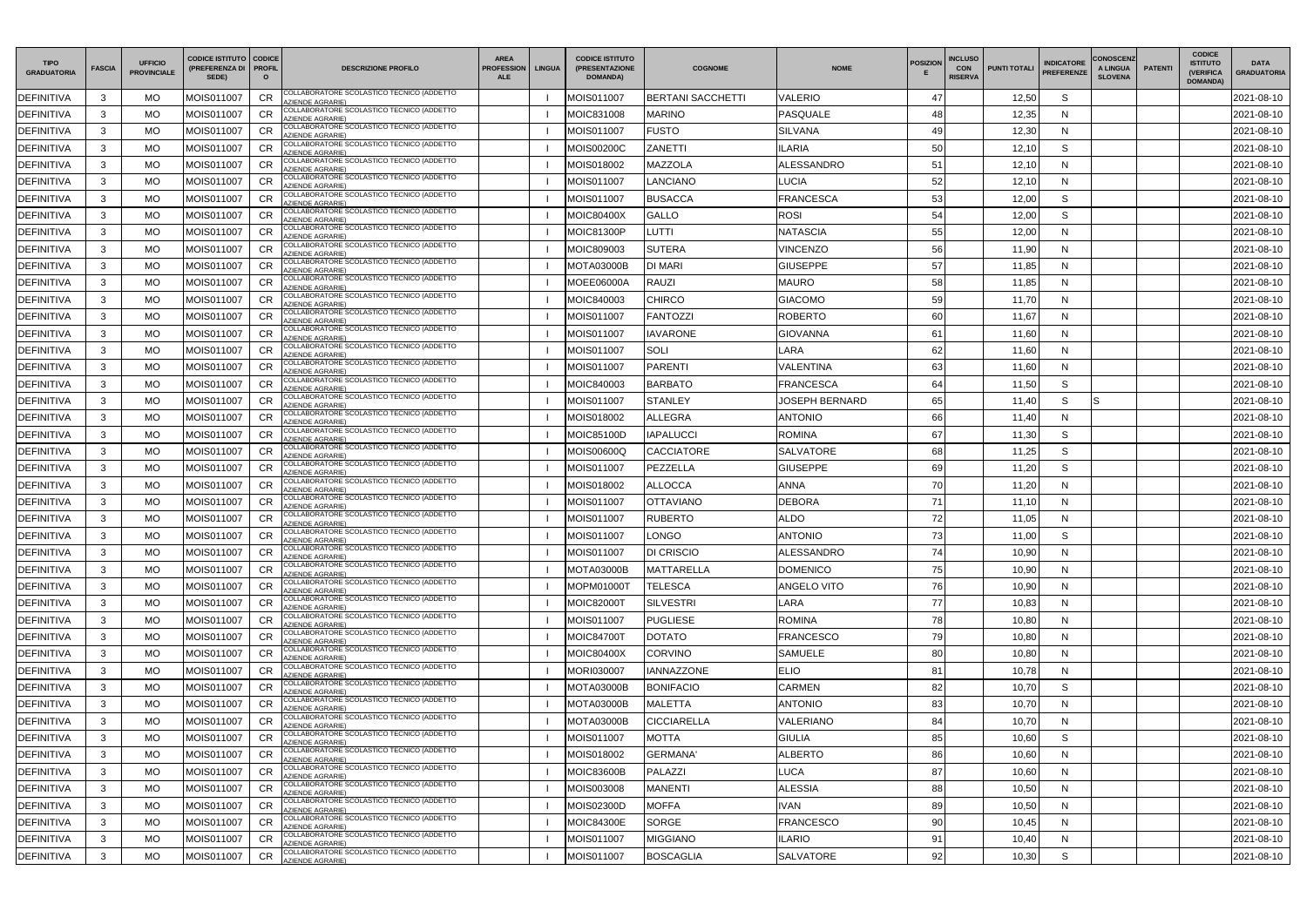| <b>TIPO</b><br><b>GRADUATORIA</b> | <b>FASCIA</b> | <b>UFFICIO</b><br><b>PROVINCIALE</b> | CODICE ISTITUTO   CODICE<br>(PREFERENZA DI   PROFIL<br>SEDE) |           | <b>DESCRIZIONE PROFILO</b>                                                                                 | <b>AREA</b><br><b>PROFESSION</b><br><b>ALE</b> | <b>LINGUA</b> | <b>CODICE ISTITUTO</b><br>(PRESENTAZIONE<br>DOMANDA) | <b>COGNOME</b>              | <b>NOME</b>                      | <b>POSIZION</b> | <b>INCLUSO</b><br><b>CON</b><br><b>RISERVA</b> | <b>PUNTI TOTALI</b> | <b>INDICATORE</b><br><b>PREFERENZE</b> | <b>CONOSCENZ</b><br>A LINGUA<br><b>SLOVENA</b> | <b>PATENTI</b> | <b>CODICE</b><br><b>ISTITUTO</b><br><b>(VERIFICA)</b><br><b>DOMANDA)</b> | <b>DATA</b><br><b>GRADUATORIA</b> |
|-----------------------------------|---------------|--------------------------------------|--------------------------------------------------------------|-----------|------------------------------------------------------------------------------------------------------------|------------------------------------------------|---------------|------------------------------------------------------|-----------------------------|----------------------------------|-----------------|------------------------------------------------|---------------------|----------------------------------------|------------------------------------------------|----------------|--------------------------------------------------------------------------|-----------------------------------|
| <b>DEFINITIVA</b>                 | 3             | MO.                                  | MOIS011007                                                   | <b>CR</b> | COLLABORATORE SCOLASTICO TECNICO (ADDETTO<br><b>ZIENDE AGRARIE)</b>                                        |                                                |               | <b>MOIC80700B</b>                                    | <b>ALIQUÒ</b>               | <b>ANTONINA</b>                  | 93              |                                                | 10,30               | S                                      |                                                |                |                                                                          | 2021-08-10                        |
| DEFINITIVA                        | 3             | МO                                   | MOIS011007                                                   | <b>CR</b> | COLLABORATORE SCOLASTICO TECNICO (ADDETTO<br><b>ZIENDE AGRARIE)</b>                                        |                                                |               | MOIS011007                                           | URAS                        | <b>ANTONELLO BRUNO</b>           | 94              |                                                | 10,30               | N                                      |                                                |                |                                                                          | 2021-08-10                        |
| <b>DEFINITIVA</b>                 | 3             | МO                                   | MOIS011007                                                   | <b>CR</b> | COLLABORATORE SCOLASTICO TECNICO (ADDETTO<br><b>ZIENDE AGRARIE)</b>                                        |                                                |               | MOIS011007                                           | MULE'                       | <b>DAVIDE</b>                    | 95              |                                                | 10,30               | N                                      |                                                |                |                                                                          | 2021-08-10                        |
| DEFINITIVA                        | 3             | MO.                                  | MOIS011007                                                   | CR        | COLLABORATORE SCOLASTICO TECNICO (ADDETTO<br><b>AZIENDE AGRARIE)</b>                                       |                                                |               | MOIS011007                                           | COMODO                      | <b>ROSA</b>                      | 96              |                                                | 10,30               | N                                      |                                                |                |                                                                          | 2021-08-10                        |
| DEFINITIVA                        | 3             | MO.                                  | MOIS011007                                                   | <b>CR</b> | COLLABORATORE SCOLASTICO TECNICO (ADDETTO<br><b>ZIENDE AGRARIE)</b>                                        |                                                |               | MOIC82100N                                           | <b>PALERMO</b>              | <b>BARBARA</b>                   | 97              |                                                | 10,25               | N                                      |                                                |                |                                                                          | 2021-08-10                        |
| <b>DEFINITIVA</b>                 | 3             | МO                                   | MOIS011007                                                   | <b>CR</b> | COLLABORATORE SCOLASTICO TECNICO (ADDETTO<br><b>ZIENDE AGRARIE)</b>                                        |                                                |               | <b>MOIC83600B</b>                                    | <b>PRONESTI</b>             | <b>GIUSEPPE</b>                  | 98              |                                                | 10,21               | S                                      |                                                |                |                                                                          | 2021-08-10                        |
| <b>DEFINITIVA</b>                 | 3             | MO                                   | MOIS011007                                                   | CR        | COLLABORATORE SCOLASTICO TECNICO (ADDETTO<br><b>ZIENDE AGRARIE)</b>                                        |                                                |               | MOIC825001                                           | <b>SAPIO</b>                | <b>RITA</b>                      | 99              |                                                | 10,10               | N                                      |                                                |                |                                                                          | 2021-08-10                        |
| <b>DEFINITIVA</b>                 | 3             | MO.                                  | MOIS011007                                                   | <b>CR</b> | COLLABORATORE SCOLASTICO TECNICO (ADDETTO<br>AZIENDE AGRARIE)                                              |                                                |               | MOIS011007                                           | <b>PEPE</b>                 | <b>GIULIANO</b>                  | 100             |                                                | 10,10               | N                                      |                                                |                |                                                                          | 2021-08-10                        |
| <b>DEFINITIVA</b>                 | 3             | MO.                                  | MOIS011007                                                   | <b>CR</b> | COLLABORATORE SCOLASTICO TECNICO (ADDETTO<br><b>AZIENDE AGRARIE)</b>                                       |                                                |               | MOTF080005                                           | ARETINO                     | ANTONELLA                        | 101             |                                                | 10,10               | N                                      |                                                |                |                                                                          | 2021-08-10                        |
| DEFINITIVA                        | 3             | MO.                                  | MOIS011007                                                   | <b>CR</b> | COLLABORATORE SCOLASTICO TECNICO (ADDETTO<br><b>ZIENDE AGRARIE)</b>                                        |                                                |               | MOIS011007                                           | LUCCHESE                    | <b>KATIA</b>                     | 102             |                                                | 10,10               | N                                      |                                                |                |                                                                          | 2021-08-10                        |
| DEFINITIVA                        | 3             | МO                                   | MOIS011007                                                   |           | COLLABORATORE SCOLASTICO TECNICO (ADDETTO<br>AZIENDE AGRARIE)                                              |                                                |               | MOIC840003                                           | STREVA                      | <b>MARIA</b>                     | 103             |                                                | 10,00               | S                                      |                                                |                |                                                                          | 2021-08-10                        |
| DEFINITIVA                        | 3             | MO.                                  | MOIS011007                                                   | <b>CR</b> | COLLABORATORE SCOLASTICO TECNICO (ADDETTO<br><b>ZIENDE AGRARIE)</b>                                        |                                                |               | MOIC84900D                                           | <b>GARUTI</b>               | <b>FEDERICA</b>                  | 104             |                                                | 10,00               | N                                      |                                                |                |                                                                          | 2021-08-10                        |
| DEFINITIVA                        | 3             | MO.                                  | MOIS011007                                                   | <b>CR</b> | COLLABORATORE SCOLASTICO TECNICO (ADDETTO<br><b>ZIENDE AGRARIE)</b>                                        |                                                |               | MOIC817002                                           | PERNA                       | <b>ROBERTO</b>                   | 105             |                                                | 10,00               | N                                      |                                                |                |                                                                          | 2021-08-10                        |
| <b>DEFINITIVA</b>                 | 3             | MO                                   | MOIS011007                                                   | <b>CR</b> | COLLABORATORE SCOLASTICO TECNICO (ADDETTO<br><b>ZIENDE AGRARIE)</b>                                        |                                                |               | MOIS011007                                           | <b>/IGNOLA</b>              | <b>FRANCESCO</b>                 | 106             |                                                | 10,00               | N                                      |                                                |                |                                                                          | 2021-08-10                        |
| <b>DEFINITIVA</b>                 | 3             | МO                                   | MOIS011007                                                   | <b>CR</b> | COLLABORATORE SCOLASTICO TECNICO (ADDETTO<br><b>ZIENDE AGRARIE)</b>                                        |                                                |               | MOIS011007                                           | MEZZINI                     | ILARIA                           | 107             |                                                | 10,00               | N                                      |                                                |                |                                                                          | 2021-08-10                        |
| <b>DEFINITIVA</b>                 | 3             | MO.                                  | MOIS011007                                                   | <b>CR</b> | COLLABORATORE SCOLASTICO TECNICO (ADDETTO<br><b>ZIENDE AGRARIE)</b>                                        |                                                |               | <b>MOIC85000N</b>                                    | <b>DE FELICE</b>            | IOLANDA                          | 108             |                                                | 10,00               | N                                      |                                                |                |                                                                          | 2021-08-10                        |
| DEFINITIVA                        | 3             | MO.                                  | MOIS011007                                                   | <b>CR</b> | COLLABORATORE SCOLASTICO TECNICO (ADDETTO<br><b>ZIENDE AGRARIE)</b>                                        |                                                |               | MOIS011007                                           | COCCHI                      | <b>SIMONETTA</b>                 | 109             |                                                | 10,00               | N                                      |                                                |                |                                                                          | 2021-08-10                        |
| DEFINITIVA                        | $\mathbf{3}$  | MO.                                  | MOIS011007                                                   | <b>CR</b> | COLLABORATORE SCOLASTICO TECNICO (ADDETTO<br><b>AZIENDE AGRARIE)</b>                                       |                                                |               | <b>MOTA03000B</b>                                    | <b>IMMEDIATO</b>            | <b>MIRYAM</b>                    | 110             |                                                | 9,97                | N                                      |                                                |                |                                                                          | 2021-08-10                        |
| DEFINITIVA                        | 3             | МO                                   | MOIS011007                                                   | <b>CR</b> | COLLABORATORE SCOLASTICO TECNICO (ADDETTO<br><b>ZIENDE AGRARIE)</b>                                        |                                                |               | <b>MOTA03000B</b>                                    | <b>DEBELLIS</b>             | <b>ROCCO DANIELE</b>             | 111             |                                                | 9,90                | N                                      |                                                |                |                                                                          | 2021-08-10                        |
| <b>DEFINITIVA</b>                 | 3             | MO.                                  | MOIS011007                                                   | <b>CR</b> | COLLABORATORE SCOLASTICO TECNICO (ADDETTO<br>AZIENDE AGRARIE)                                              |                                                |               | MOIS011007                                           | <b>GIUFFRIDA</b>            | ALFIO CONSOLATO<br><b>ORAZIO</b> | 112             |                                                | 9,85                | S                                      |                                                |                |                                                                          | 2021-08-10                        |
| <b>DEFINITIVA</b>                 | 3             | MO.                                  | MOIS011007                                                   | <b>CR</b> | COLLABORATORE SCOLASTICO TECNICO (ADDETTO<br><b>ZIENDE AGRARIE)</b>                                        |                                                |               | MORI030007                                           | CIAMPA MANGO                | <b>ANNA</b>                      | 113             |                                                | 9,85                | N                                      |                                                |                |                                                                          | 2021-08-10                        |
| <b>DEFINITIVA</b>                 | 3             | MO.                                  | MOIS011007                                                   | <b>CR</b> | COLLABORATORE SCOLASTICO TECNICO (ADDETTO<br><b>ZIENDE AGRARIE)</b>                                        |                                                |               | MOIS011007                                           | <b>SAMMITO</b>              | <b>VINCENZO</b>                  | 114             |                                                | 9,82                | N                                      |                                                |                |                                                                          | 2021-08-10                        |
| <b>DEFINITIVA</b>                 | 3             | MO.                                  | MOIS011007                                                   | <b>CR</b> | COLLABORATORE SCOLASTICO TECNICO (ADDETTO<br><b>ZIENDE AGRARIE)</b>                                        |                                                |               | <b>MOTA03000B</b>                                    | <b>CILLA</b>                | <b>NICOLA</b>                    | 115             |                                                | 9,80                | N                                      |                                                |                |                                                                          | 2021-08-10                        |
| <b>DEFINITIVA</b>                 | 3             | MO.                                  | MOIS011007                                                   | <b>CR</b> | COLLABORATORE SCOLASTICO TECNICO (ADDETTO<br><b>ZIENDE AGRARIE)</b>                                        |                                                |               | MOIS011007                                           | CORBO                       | <b>EMANUELE ROCCO</b>            | 116             |                                                | 9,80                | N                                      |                                                |                |                                                                          | 2021-08-10                        |
| <b>DEFINITIVA</b>                 | 3             | MO.                                  | MOIS011007                                                   | CR        | COLLABORATORE SCOLASTICO TECNICO (ADDETTO<br><b>ZIENDE AGRARIE)</b>                                        |                                                |               | MOTA03000E                                           | <b>MACALUSO</b>             | <b>MARIO</b>                     | 117             |                                                | 9,80                | N                                      |                                                |                |                                                                          | 2021-08-10                        |
| <b>DEFINITIVA</b>                 | 3             | МO                                   | MOIS011007                                                   | <b>CR</b> | COLLABORATORE SCOLASTICO TECNICO (ADDETTO<br>ZIENDE AGRARIE)                                               |                                                |               | MOIS011007                                           | MARGUGLIO                   | <b>GIUSEPPE</b>                  | 118             |                                                | 9,74                | N                                      |                                                |                |                                                                          | 2021-08-10                        |
| <b>DEFINITIVA</b>                 | 3             | MO                                   | MOIS011007                                                   | <b>CR</b> | COLLABORATORE SCOLASTICO TECNICO (ADDETTO<br>AZIENDE AGRARIE)<br>COLLABORATORE SCOLASTICO TECNICO (ADDETTO |                                                |               | MOIS011007                                           | SAMALLAH TCHOUMGOYO FAUSTIN |                                  | 119             |                                                | 9,70                | S                                      |                                                |                |                                                                          | 2021-08-10                        |
| <b>DEFINITIVA</b>                 | 3             | MO                                   | MOIS011007                                                   | <b>CR</b> | AZIENDE AGRARIE)                                                                                           |                                                |               | MOTF030004                                           | <b>TELEMACO</b>             | <b>ANTONIO</b>                   | 120             |                                                | 9,70                | S                                      |                                                |                |                                                                          | 2021-08-10                        |
| <b>DEFINITIVA</b>                 | $\mathbf{3}$  | MO                                   | MOIS011007                                                   | <b>CR</b> | COLLABORATORE SCOLASTICO TECNICO (ADDETTO<br>AZIENDE AGRARIE)                                              |                                                |               | MOIC80500Q                                           | <b>MERCADANTE</b>           | ARCANGELO                        | 121             |                                                | 9,70                | N                                      |                                                |                |                                                                          | 2021-08-10                        |
| <b>DEFINITIVA</b>                 | 3             | MO.                                  | MOIS011007                                                   | <b>CR</b> | COLLABORATORE SCOLASTICO TECNICO (ADDETTO<br>AZIENDE AGRARIE)                                              |                                                |               | MOTF030004                                           | <b>CUCINOTTA</b>            | <b>ANTONIO</b>                   | 122             |                                                | 9,70                | N                                      |                                                |                |                                                                          | 2021-08-10                        |
| <b>DEFINITIVA</b>                 | 3             | MO.                                  | MOIS011007                                                   | <b>CR</b> | COLLABORATORE SCOLASTICO TECNICO (ADDETTO<br><b>AZIENDE AGRARIE)</b>                                       |                                                |               | MOIS011007                                           | UCCI                        | <b>GIACOMO</b>                   | 123             |                                                | 9,70                | N                                      |                                                |                |                                                                          | 2021-08-10                        |
| <b>DEFINITIVA</b>                 | 3             | MO                                   | MOIS011007                                                   | <b>CR</b> | COLLABORATORE SCOLASTICO TECNICO (ADDETTO<br>AZIENDE AGRARIE)                                              |                                                |               | MOIS018002                                           | <b>SCIACCA</b>              | LEONARDO                         | 124             |                                                | 9,63                | S                                      |                                                |                |                                                                          | 2021-08-10                        |
| <b>DEFINITIVA</b>                 | 3             | MO                                   | MOIS011007                                                   | <b>CR</b> | COLLABORATORE SCOLASTICO TECNICO (ADDETTO<br>AZIENDE AGRARIE)                                              |                                                |               | <b>MOIC81300P</b>                                    | <b>EL AARIF</b>             | <b>STEFANIA</b>                  | 125             |                                                | 9,50                | N                                      |                                                |                |                                                                          | 2021-08-10                        |
| <b>DEFINITIVA</b>                 | $\mathbf{3}$  | MO                                   | MOIS011007                                                   | CR        | COLLABORATORE SCOLASTICO TECNICO (ADDETTO<br>AZIENDE AGRARIE)                                              |                                                |               | MOTF080005                                           | <b>ANNONI</b>               | LORENZO                          | 126             |                                                | 9,50                | N                                      |                                                |                |                                                                          | 2021-08-10                        |
| <b>DEFINITIVA</b>                 | 3             | MO                                   | MOIS011007                                                   | <b>CR</b> | COLLABORATORE SCOLASTICO TECNICO (ADDETTO<br>AZIENDE AGRARIE)                                              |                                                |               | MOTA03000B                                           | <b>SCHIASSI</b>             | <b>FEDERICA</b>                  | 127             |                                                | 9,50                | N                                      |                                                |                |                                                                          | 2021-08-10                        |
| <b>DEFINITIVA</b>                 | $\mathbf{3}$  | MO                                   | MOIS011007                                                   | <b>CR</b> | COLLABORATORE SCOLASTICO TECNICO (ADDETTO<br>AZIENDE AGRARIE)                                              |                                                |               | MOTA03000B                                           | <b>MELI</b>                 | <b>ANTONELLA</b>                 | 128             |                                                | 9,50                | N                                      |                                                |                |                                                                          | 2021-08-10                        |
| <b>DEFINITIVA</b>                 | 3             | MO                                   | MOIS011007                                                   | <b>CR</b> | COLLABORATORE SCOLASTICO TECNICO (ADDETTO<br>AZIENDE AGRARIE)                                              |                                                |               | MOIS011007                                           | <b>BERNARDO</b>             | <b>FRANCESCO</b>                 | 129             |                                                | 9,40                | N                                      |                                                |                |                                                                          | 2021-08-10                        |
| <b>DEFINITIVA</b>                 | 3             | MO.                                  | MOIS011007                                                   | <b>CR</b> | COLLABORATORE SCOLASTICO TECNICO (ADDETTO<br>AZIENDE AGRARIE)                                              |                                                |               | <b>MOIC82600R</b>                                    | <b>DOLFI</b>                | <b>FRANCESCO</b>                 | 130             |                                                | 9,33                | N                                      |                                                |                |                                                                          | 2021-08-10                        |
| <b>DEFINITIVA</b>                 | 3             | MO                                   | MOIS011007                                                   | <b>CR</b> | COLLABORATORE SCOLASTICO TECNICO (ADDETTO<br>AZIENDE AGRARIE)                                              |                                                |               | MOIS00700G                                           | <b>GARAVINI</b>             | <b>CLAUDIA</b>                   | 131             |                                                | 9,33                | N                                      |                                                |                |                                                                          | 2021-08-10                        |
| <b>DEFINITIVA</b>                 | 3             | MO                                   | MOIS011007                                                   | <b>CR</b> | COLLABORATORE SCOLASTICO TECNICO (ADDETTO<br>AZIENDE AGRARIE)                                              |                                                |               | <b>MOTA03000B</b>                                    | <b>TESTA</b>                | <b>DAVIDE</b>                    | 132             |                                                | 9,30                | S                                      |                                                |                |                                                                          | 2021-08-10                        |
| <b>DEFINITIVA</b>                 | $\mathbf{3}$  | MO                                   | MOIS011007                                                   | <b>CR</b> | COLLABORATORE SCOLASTICO TECNICO (ADDETTO<br>AZIENDE AGRARIE)                                              |                                                |               | MOIS011007                                           | <b>GARRAFFA</b>             | <b>MARIA ANGELA</b>              | 133             |                                                | 9,30                | S                                      |                                                |                |                                                                          | 2021-08-10                        |
| <b>DEFINITIVA</b>                 | 3             | MO                                   | MOIS011007                                                   | <b>CR</b> | COLLABORATORE SCOLASTICO TECNICO (ADDETTO<br><b>ZIENDE AGRARIE)</b>                                        |                                                |               | MOIC81300P                                           | <b>CERRI</b>                | <b>ALESSANDRO</b>                | 134             |                                                | 9,30                | S                                      |                                                |                |                                                                          | 2021-08-10                        |
| <b>DEFINITIVA</b>                 | 3             | MO.                                  | MOIS011007                                                   | <b>CR</b> | COLLABORATORE SCOLASTICO TECNICO (ADDETTO<br>AZIENDE AGRARIE)                                              |                                                |               | MOIC825001                                           | <b>DE LUCIA</b>             | <b>MARIA ROSARIA</b>             | 135             |                                                | 9,30                | N                                      |                                                |                |                                                                          | 2021-08-10                        |
| <b>DEFINITIVA</b>                 | 3             | MO                                   | MOIS011007                                                   | <b>CR</b> | COLLABORATORE SCOLASTICO TECNICO (ADDETTO<br><b>ZIENDE AGRARIE)</b>                                        |                                                |               | MOIC825001                                           | CALIO'                      | <b>FRANCESCO</b>                 | 136             |                                                | 9,30                | N                                      |                                                |                |                                                                          | 2021-08-10                        |
| <b>DEFINITIVA</b>                 | $\mathbf{3}$  | MO                                   | MOIS011007                                                   | <b>CR</b> | COLLABORATORE SCOLASTICO TECNICO (ADDETTO<br><b>ZIENDE AGRARIE)</b>                                        |                                                |               | MOIS011007                                           | <b>MANOCCHIO</b>            | ARIANNA                          | 137             |                                                | 9,30                | N                                      |                                                |                |                                                                          | 2021-08-10                        |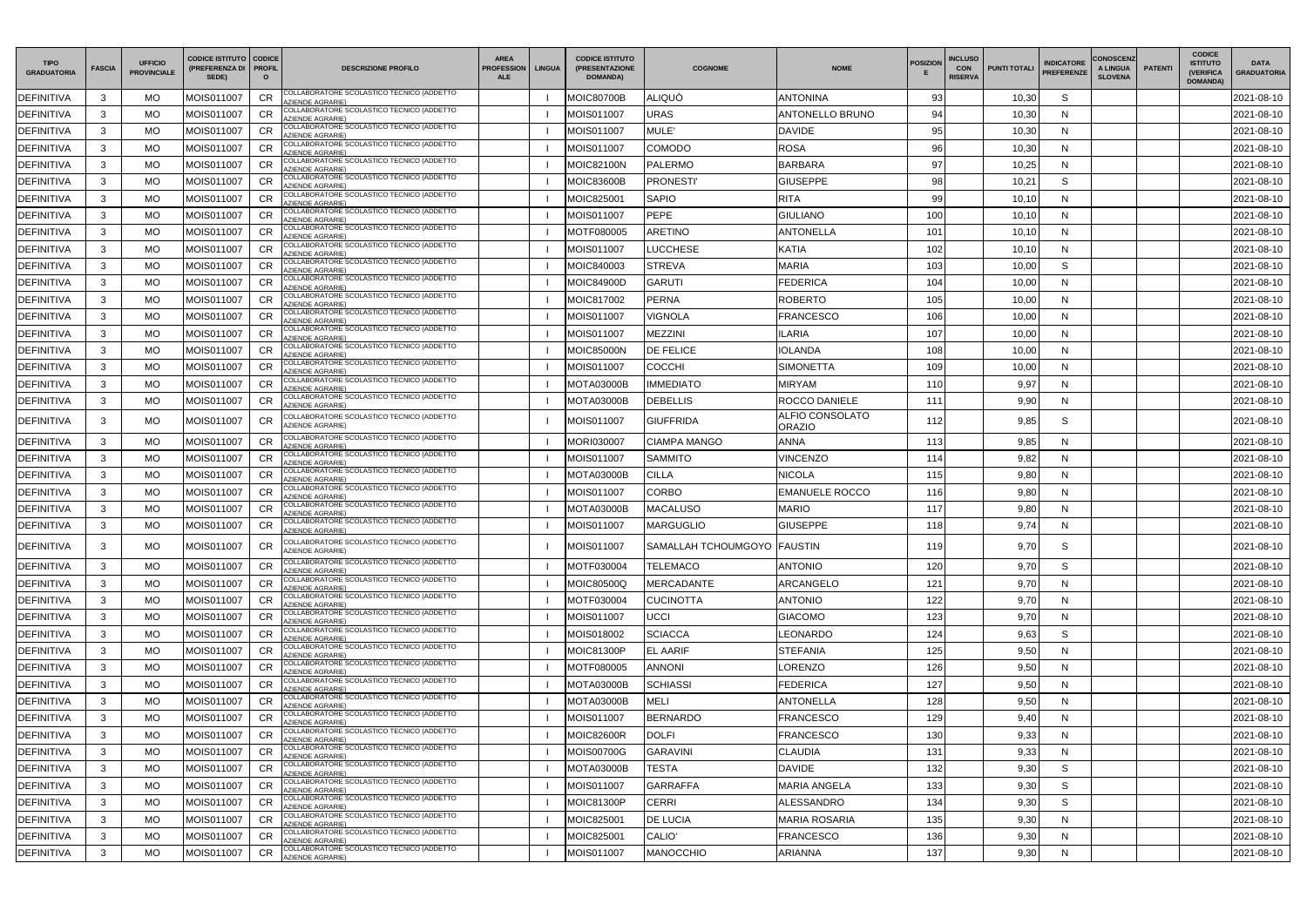| <b>TIPO</b><br><b>GRADUATORIA</b> | <b>FASCIA</b> | <b>UFFICIO</b><br><b>PROVINCIALE</b> | <b>CODICE ISTITUTO   CODICE</b><br>(PREFERENZA DI   PROFIL<br>SEDE) |                 | <b>DESCRIZIONE PROFILO</b>                                           | <b>AREA</b><br><b>PROFESSION</b><br><b>ALE</b> | <b>LINGUA</b> | <b>CODICE ISTITUTO</b><br>(PRESENTAZIONE<br><b>DOMANDA)</b> | <b>COGNOME</b>      | <b>NOME</b>              | <b>POSIZION</b> | <b>INCLUSO</b><br><b>CON</b><br><b>PUNTI TOTALI</b><br><b>RISERVA</b> | <b>INDICATORE</b><br><b>PREFERENZE</b> | <b>CONOSCENZ</b><br>A LINGUA<br><b>SLOVENA</b> | <b>PATENTI</b> | <b>CODICE</b><br><b>ISTITUTO</b><br><b>(VERIFICA)</b><br><b>DOMANDA)</b> | <b>DATA</b><br><b>GRADUATORIA</b> |
|-----------------------------------|---------------|--------------------------------------|---------------------------------------------------------------------|-----------------|----------------------------------------------------------------------|------------------------------------------------|---------------|-------------------------------------------------------------|---------------------|--------------------------|-----------------|-----------------------------------------------------------------------|----------------------------------------|------------------------------------------------|----------------|--------------------------------------------------------------------------|-----------------------------------|
| <b>DEFINITIVA</b>                 | 3             | <b>MO</b>                            | MOIS011007                                                          | <b>CR</b>       | COLLABORATORE SCOLASTICO TECNICO (ADDETTO<br><b>ZIENDE AGRARIE)</b>  |                                                |               | MOIS011007                                                  | <b>SACCO</b>        | <b>GENNARINO STEFANO</b> | 138             | 9,20                                                                  | S                                      |                                                |                |                                                                          | 2021-08-10                        |
| <b>DEFINITIVA</b>                 | $\mathbf{3}$  | МO                                   | MOIS011007                                                          |                 | COLLABORATORE SCOLASTICO TECNICO (ADDETTO<br><b>ZIENDE AGRARIE)</b>  |                                                |               | MOTA03000B                                                  | <b>REGOLI</b>       | <b>FRANCESCA</b>         | 139             | 9,20                                                                  | N                                      |                                                |                |                                                                          | 2021-08-10                        |
| <b>DEFINITIVA</b>                 | 3             | MO                                   | MOIS011007                                                          | CR              | COLLABORATORE SCOLASTICO TECNICO (ADDETTO<br><b>ZIENDE AGRARIE)</b>  |                                                |               | <b>MOTA03000B</b>                                           | <b>SALERNO</b>      | <b>FERNANDO</b>          | 140             | 9,17                                                                  | N                                      |                                                |                |                                                                          | 2021-08-10                        |
| <b>DEFINITIVA</b>                 | 3             | МO                                   | MOIS011007                                                          |                 | COLLABORATORE SCOLASTICO TECNICO (ADDETTO<br><b>ZIENDE AGRARIE</b>   |                                                |               | MOIS011007                                                  | ZEZZA               | <b>NICOLA</b>            | 141             | 9,11                                                                  | S                                      |                                                |                |                                                                          | 2021-08-10                        |
| <b>DEFINITIVA</b>                 | 3             | MO                                   | MOIS011007                                                          | CR              | COLLABORATORE SCOLASTICO TECNICO (ADDETTO<br><b>ZIENDE AGRARIE)</b>  |                                                |               | <b>MOIC84800N</b>                                           | <b>TALARICO</b>     | CARMELA                  | 142             | 9,10                                                                  | N                                      |                                                |                |                                                                          | 2021-08-10                        |
| <b>DEFINITIVA</b>                 | $\mathbf{3}$  | MO                                   | MOIS011007                                                          | CR              | COLLABORATORE SCOLASTICO TECNICO (ADDETTO<br><b>ZIENDE AGRARIE</b>   |                                                |               | MOIC840003                                                  | VIOLA               | EMANUELE                 | 143             | 9,10                                                                  | N                                      |                                                |                |                                                                          | 2021-08-10                        |
| <b>DEFINITIVA</b>                 | 3             | MO                                   | MOIS011007                                                          | <b>CR</b>       | COLLABORATORE SCOLASTICO TECNICO (ADDETTO<br><b>ZIENDE AGRARIE)</b>  |                                                |               | <b>MOIC83300X</b>                                           | <b>ETTIERI</b>      | <b>VINCENZO</b>          | 144             | 9,00                                                                  | S                                      |                                                |                |                                                                          | 2021-08-10                        |
| DEFINITIVA                        | 3             | <b>MO</b>                            | MOIS011007                                                          | <b>CR</b>       | COLLABORATORE SCOLASTICO TECNICO (ADDETTO<br><b>ZIENDE AGRARIE)</b>  |                                                |               | MOIC83000C                                                  | <b>ROMEO</b>        | CARLO                    | 145             | 9,00                                                                  | S                                      |                                                |                |                                                                          | 2021-08-10                        |
| <b>DEFINITIVA</b>                 | 3             | MO                                   | MOIS011007                                                          |                 | COLLABORATORE SCOLASTICO TECNICO (ADDETTO<br>ZIENDE AGRARIE)         |                                                |               | MOMM15100B                                                  | <b>PEPE</b>         | MICHELE                  | 146             | 9,00                                                                  | N                                      |                                                |                |                                                                          | 2021-08-10                        |
| <b>DEFINITIVA</b>                 | 3             | MO                                   | MOIS011007                                                          | <b>CR</b>       | COLLABORATORE SCOLASTICO TECNICO (ADDETTO<br><b>ZIENDE AGRARIE)</b>  |                                                |               | <b>MOIC84800N</b>                                           | <b>DI MODUGNO</b>   | <b>GIOVANNA</b>          | 147             | 9,00                                                                  | N                                      |                                                |                |                                                                          | 2021-08-10                        |
| <b>DEFINITIVA</b>                 | $\mathbf{3}$  | MO                                   | MOIS011007                                                          |                 | COLLABORATORE SCOLASTICO TECNICO (ADDETTO<br>AZIENDE AGRARIE)        |                                                |               | MOIS018002                                                  | <b>BELVISO</b>      | <b>CHIARA</b>            | 148             | 8,90                                                                  | N                                      |                                                |                |                                                                          | 2021-08-10                        |
| <b>DEFINITIVA</b>                 | 3             | MO                                   | MOIS011007                                                          | <b>CR</b>       | COLLABORATORE SCOLASTICO TECNICO (ADDETTO<br><b>ZIENDE AGRARIE)</b>  |                                                |               | MOIC823009                                                  | <b>NAPPO</b>        | <b>ANTONIETTA</b>        | 149             | 8,65                                                                  | N                                      |                                                |                |                                                                          | 2021-08-10                        |
| <b>DEFINITIVA</b>                 | 3             | МO                                   | MOIS011007                                                          | CR              | COLLABORATORE SCOLASTICO TECNICO (ADDETTO<br><b>ZIENDE AGRARIE</b>   |                                                |               | MOIC84100V                                                  | ROSSITTO            | SALVATORE                | 150             | 8,50                                                                  | N                                      |                                                |                |                                                                          | 2021-08-10                        |
| <b>DEFINITIVA</b>                 | 3             | MO                                   | MOIS011007                                                          | <b>CR</b>       | COLLABORATORE SCOLASTICO TECNICO (ADDETTO<br><b>ZIENDE AGRARIE)</b>  |                                                |               | MOIS009007                                                  | <b>MANCINI</b>      | <b>SION</b>              | 151             | 8,50                                                                  | N                                      |                                                |                |                                                                          | 2021-08-10                        |
| <b>DEFINITIVA</b>                 | 3             | MO                                   | MOIS011007                                                          | <b>CR</b>       | COLLABORATORE SCOLASTICO TECNICO (ADDETTO<br><b>ZIENDE AGRARIE)</b>  |                                                |               | MOIS011007                                                  | NATALE              | ANTONIO GIACOMO          | 152             | 8,30                                                                  | N                                      |                                                |                |                                                                          | 2021-08-10                        |
| <b>DEFINITIVA</b>                 | 3             | MO.                                  | MOIS011007                                                          | <b>CR</b>       | COLLABORATORE SCOLASTICO TECNICO (ADDETTO<br>ZIENDE AGRARIE)         |                                                |               | MOTD01000L                                                  | <b>MILICI</b>       | EMANUELE                 | 153             | 8,30                                                                  | N                                      |                                                |                |                                                                          | 2021-08-10                        |
| <b>DEFINITIVA</b>                 | 3             | MO                                   | MOIS011007                                                          | CR              | COLLABORATORE SCOLASTICO TECNICO (ADDETTO<br><b>ZIENDE AGRARIE)</b>  |                                                |               | MOIC840003                                                  | <b>IAPICHINO</b>    | <b>GIANLUCA</b>          | 154             | 8,30                                                                  | N                                      |                                                |                |                                                                          | 2021-08-10                        |
| <b>DEFINITIVA</b>                 | 3             | MO                                   | MOIS011007                                                          |                 | COLLABORATORE SCOLASTICO TECNICO (ADDETTO<br><b>ZIENDE AGRARIE)</b>  |                                                |               | MOIC817002                                                  | <b>PALERMO</b>      | <b>ANGELA</b>            | 155             | 8,10                                                                  | N                                      |                                                |                |                                                                          | 2021-08-10                        |
| <b>DEFINITIVA</b>                 | 3             | MO                                   | MOIS011007                                                          | <b>CR</b>       | COLLABORATORE SCOLASTICO TECNICO (ADDETTO<br><b>ZIENDE AGRARIE)</b>  |                                                |               | <b>MOIC80400X</b>                                           | <b>IUZZO SCORPO</b> | <b>ANTONIO MAURIZIO</b>  | 156             | 8,00                                                                  | S                                      |                                                |                |                                                                          | 2021-08-10                        |
| <b>DEFINITIVA</b>                 | 3             | МO                                   | MOIS011007                                                          | CR              | COLLABORATORE SCOLASTICO TECNICO (ADDETTO<br><b>ZIENDE AGRARIE</b>   |                                                |               | MOIS011007                                                  | CICCARELLA          | <b>ANTONIO</b>           | 157             | 8,00                                                                  | N                                      |                                                |                |                                                                          | 2021-08-10                        |
| <b>DEFINITIVA</b>                 | 3             | MO                                   | MOIS011007                                                          | CR              | COLLABORATORE SCOLASTICO TECNICO (ADDETTO<br>ZIENDE AGRARIE)         |                                                |               | MOIC817002                                                  | MAZZU               | <b>LUCIA</b>             | 158             | 7,96                                                                  | S                                      |                                                |                |                                                                          | 2021-08-10                        |
| <b>DEFINITIVA</b>                 | 3             | MO                                   | MOIS011007                                                          | <b>CR</b>       | COLLABORATORE SCOLASTICO TECNICO (ADDETTO<br><b>ZIENDE AGRARIE)</b>  |                                                |               | MOIC823009                                                  | <b>BARBAGALLO</b>   | RAFFAELE DANILO          | 159             | 7,90                                                                  | N                                      |                                                |                |                                                                          | 2021-08-10                        |
| <b>DEFINITIVA</b>                 | 3             | MO                                   | MOIS011007                                                          | <b>CR</b>       | COLLABORATORE SCOLASTICO TECNICO (ADDETTO<br><b>ZIENDE AGRARIE)</b>  |                                                |               | MOIS011007                                                  | <b>MARCONE</b>      | <b>EMILIO</b>            | 160             | 7,90                                                                  | N                                      |                                                |                |                                                                          | 2021-08-10                        |
| <b>DEFINITIVA</b>                 | 3             | МO                                   | MOIS011007                                                          | <b>CR</b>       | COLLABORATORE SCOLASTICO TECNICO (ADDETTO<br><b>ZIENDE AGRARIE)</b>  |                                                |               | MOIS011007                                                  | FREGNI              | ELENA                    | 161             | 7,80                                                                  | N                                      |                                                |                |                                                                          | 2021-08-10                        |
| <b>DEFINITIVA</b>                 | 3             | MO                                   | MOIS011007                                                          |                 | COLLABORATORE SCOLASTICO TECNICO (ADDETTO<br><b>ZIENDE AGRARIE)</b>  |                                                |               | MORC08000G                                                  | <b>TRIPODI</b>      | <b>GIOVANNI</b>          | 162             | 7,80                                                                  | N                                      |                                                |                |                                                                          | 2021-08-10                        |
| <b>DEFINITIVA</b>                 | 3             | <b>MO</b>                            | MOIS011007                                                          | <b>CR</b>       | COLLABORATORE SCOLASTICO TECNICO (ADDETTO<br><b>ZIENDE AGRARIE)</b>  |                                                |               | MOIC84200P                                                  | <b>SANTONICOLA</b>  | <b>MARTINA</b>           | 163             | 7,70                                                                  | N                                      |                                                |                |                                                                          | 2021-08-10                        |
| <b>DEFINITIVA</b>                 | $\mathbf{R}$  | <b>MO</b>                            | MOIS011007                                                          | $C$ R<br>$\sim$ | COLLABORATORE SCOLASTICO TECNICO (ADDETTO<br>AZIENDE AGRARIE)        |                                                |               | MOIS011007                                                  | CARROZZA            | <b>GIUSEPPE</b>          | 164             | 7,70                                                                  | N                                      |                                                |                |                                                                          | 2021-08-10                        |
| <b>DEFINITIVA</b>                 | 3             | MO                                   | MOIS011007                                                          | <b>CR</b>       | COLLABORATORE SCOLASTICO TECNICO (ADDETTO<br><b>ZIENDE AGRARIE)</b>  |                                                |               | <b>MORC08000G</b>                                           | <b>IMPICCICHE</b>   | <b>VITO</b>              | 165             | 7,70                                                                  | N                                      |                                                |                |                                                                          | 2021-08-10                        |
| <b>DEFINITIVA</b>                 | 3             | MO                                   | MOIS011007                                                          | <b>CR</b>       | COLLABORATORE SCOLASTICO TECNICO (ADDETTO<br>AZIENDE AGRARIE)        |                                                |               | <b>MOIC81800T</b>                                           | <b>IURLARO</b>      | <b>PALMA</b>             | 166             | 7,70                                                                  | N                                      |                                                |                |                                                                          | 2021-08-10                        |
| <b>DEFINITIVA</b>                 | 3             | MO                                   | MOIS011007                                                          | <b>CR</b>       | COLLABORATORE SCOLASTICO TECNICO (ADDETTO<br>ZIENDE AGRARIE)         |                                                |               | MOIS011007                                                  | <b>GALDI</b>        | MOSE'                    | 167             | 7,60                                                                  | N                                      |                                                |                |                                                                          | 2021-08-10                        |
| <b>DEFINITIVA</b>                 | 3             | MO                                   | MOIS011007                                                          | <b>CR</b>       | COLLABORATORE SCOLASTICO TECNICO (ADDETTO<br>AZIENDE AGRARIE)        |                                                |               | <b>MOIC82600R</b>                                           | <b>PALERMO</b>      | <b>FRANCESCA</b>         | 168             | 7,50                                                                  | S                                      |                                                |                |                                                                          | 2021-08-10                        |
| <b>DEFINITIVA</b>                 | 3             | MO                                   | MOIS011007                                                          | <b>CR</b>       | COLLABORATORE SCOLASTICO TECNICO (ADDETTO<br>AZIENDE AGRARIE)        |                                                |               | MOIC85100D                                                  | <b>BATTILANI</b>    | <b>LUCA</b>              | 169             | 7,50                                                                  | S                                      |                                                |                |                                                                          | 2021-08-10                        |
| <b>DEFINITIVA</b>                 | 3             | MO                                   | MOIS011007                                                          | <b>CR</b>       | COLLABORATORE SCOLASTICO TECNICO (ADDETTO<br><b>AZIENDE AGRARIE)</b> |                                                |               | MOIS011007                                                  | <b>CONOSCENTI</b>   | <b>VINCENZO</b>          | 170             | 7,50                                                                  | N                                      |                                                |                |                                                                          | 2021-08-10                        |
| <b>DEFINITIVA</b>                 | $\mathbf{3}$  | MO                                   | MOIS011007                                                          | <b>CR</b>       | COLLABORATORE SCOLASTICO TECNICO (ADDETTO<br><b>AZIENDE AGRARIE)</b> |                                                |               | MOIS011007                                                  | <b>BRUNETTI</b>     | LAURA                    | 171             | 7,33                                                                  | N                                      |                                                |                |                                                                          | 2021-08-10                        |
| <b>DEFINITIVA</b>                 | $\mathbf{3}$  | MO                                   | MOIS011007                                                          | <b>CR</b>       | COLLABORATORE SCOLASTICO TECNICO (ADDETTO<br><b>AZIENDE AGRARIE)</b> |                                                |               | MOIS011007                                                  | <b>GIAMMANCO</b>    | CALOGERO                 | 172             | 7,25                                                                  | N                                      |                                                |                |                                                                          | 2021-08-10                        |
| <b>DEFINITIVA</b>                 | 3             | MO                                   | MOIS011007                                                          | <b>CR</b>       | COLLABORATORE SCOLASTICO TECNICO (ADDETTO<br>AZIENDE AGRARIE)        |                                                |               | MOIC825001                                                  | <b>CUTRO</b>        | <b>KATIA</b>             | 173             | 7,20                                                                  | S                                      |                                                |                |                                                                          | 2021-08-10                        |
| <b>DEFINITIVA</b>                 | 3             | MO                                   | MOIS011007                                                          | <b>CR</b>       | COLLABORATORE SCOLASTICO TECNICO (ADDETTO<br>ZIENDE AGRARIE)         |                                                |               | MOTF080005                                                  | <b>CIRILLO</b>      | <b>DIEGO</b>             | 174             | 7,18                                                                  | N                                      |                                                |                |                                                                          | 2021-08-10                        |
| <b>DEFINITIVA</b>                 | 3             | MO                                   | MOIS011007                                                          | CR              | COLLABORATORE SCOLASTICO TECNICO (ADDETTO<br>AZIENDE AGRARIE)        |                                                |               | MOIS011007                                                  | <b>BARBARINO</b>    | <b>GIUSEPPE</b>          | 175             | 7,05                                                                  | S                                      |                                                |                |                                                                          | 2021-08-10                        |
| <b>DEFINITIVA</b>                 | 3             | MO                                   | MOIS011007                                                          | <b>CR</b>       | COLLABORATORE SCOLASTICO TECNICO (ADDETTO<br>AZIENDE AGRARIE)        |                                                |               | MOIS011007                                                  | <b>D'ALTERIO</b>    | <b>GIUSEPPE</b>          | 176             | 7,05                                                                  | N                                      |                                                |                |                                                                          | 2021-08-10                        |
| <b>DEFINITIVA</b>                 | 3             | MO                                   | MOIS011007                                                          | <b>CR</b>       | COLLABORATORE SCOLASTICO TECNICO (ADDETTO<br>AZIENDE AGRARIE)        |                                                |               | MOTF080005                                                  | <b>PISANI</b>       | <b>DONATO</b>            | 177             | 7,00                                                                  | S                                      |                                                |                |                                                                          | 2021-08-10                        |
| <b>DEFINITIVA</b>                 | $\mathbf{3}$  | MO                                   | MOIS011007                                                          | <b>CR</b>       | COLLABORATORE SCOLASTICO TECNICO (ADDETTO<br><b>ZIENDE AGRARIE)</b>  |                                                |               | MOIC84300E                                                  | POSSENTI            | ANDREA                   | 178             | 7,00                                                                  | S                                      |                                                |                |                                                                          | 2021-08-10                        |
| <b>DEFINITIVA</b>                 | 3             | MO                                   | MOIS011007                                                          | <b>CR</b>       | COLLABORATORE SCOLASTICO TECNICO (ADDETTO<br><b>ZIENDE AGRARIE)</b>  |                                                |               | <b>MOIC81800T</b>                                           | LAZZARA             | CHIARA MARIA             | 179             | 7,00                                                                  | N                                      |                                                |                |                                                                          | 2021-08-10                        |
| <b>DEFINITIVA</b>                 | $\mathbf{3}$  | MO                                   | MOIS011007                                                          | <b>CR</b>       | COLLABORATORE SCOLASTICO TECNICO (ADDETTO<br>AZIENDE AGRARIE)        |                                                |               | MOIS011007                                                  | <b>TORTORA</b>      | <b>EDUARDO</b>           | 180             | 6,90                                                                  | S                                      |                                                |                |                                                                          | 2021-08-10                        |
| <b>DEFINITIVA</b>                 | 3             | MO                                   | MOIS011007                                                          | <b>CR</b>       | COLLABORATORE SCOLASTICO TECNICO (ADDETTO<br>AZIENDE AGRARIE)        |                                                |               | MOIC846002                                                  | <b>RUSSO</b>        | ANNA                     | 181             | 6,90                                                                  | N                                      |                                                |                |                                                                          | 2021-08-10                        |
| <b>DEFINITIVA</b>                 | 3             | MO                                   | MOIS011007                                                          | <b>CR</b>       | COLLABORATORE SCOLASTICO TECNICO (ADDETTO<br>ZIENDE AGRARIE)         |                                                |               | <b>MOIC80400X</b>                                           | AMMENDOLA           | CARMELO                  | 182             | 6,80                                                                  | S                                      |                                                |                |                                                                          | 2021-08-10                        |
| <b>DEFINITIVA</b>                 | 3             | MO                                   | MOIS011007                                                          | CR              | COLLABORATORE SCOLASTICO TECNICO (ADDETTO<br><b>ZIENDE AGRARIE)</b>  |                                                |               | MOIS011007                                                  | <b>COMUNE</b>       | <b>MICHELE</b>           | 183             | 6,80                                                                  | N                                      |                                                |                |                                                                          | 2021-08-10                        |
|                                   |               |                                      |                                                                     |                 |                                                                      |                                                |               |                                                             |                     |                          |                 |                                                                       |                                        |                                                |                |                                                                          |                                   |